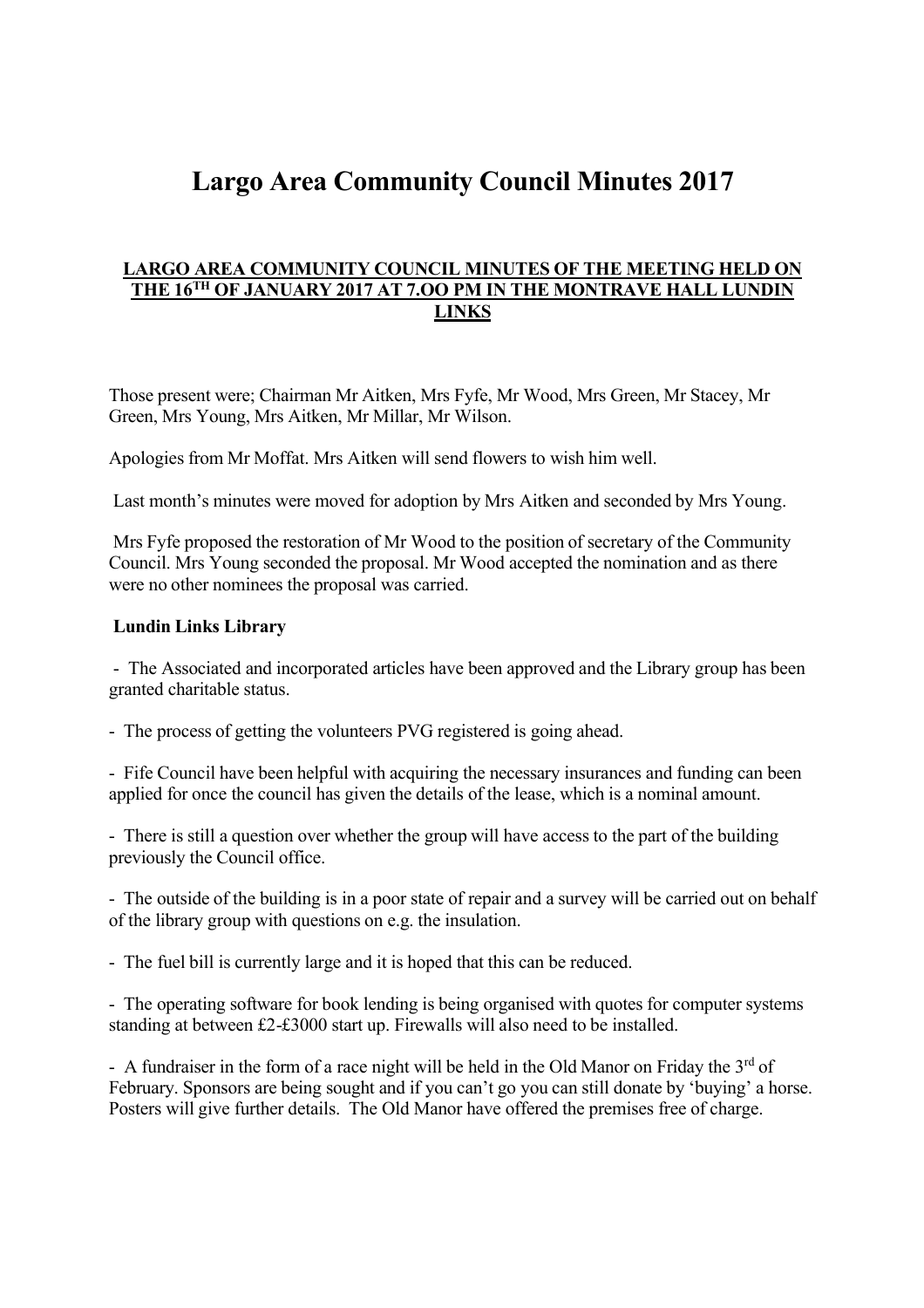- A second meeting to give volunteers more information is to be held in the library on the  $24<sup>th</sup>$  of January

- There is a generally optimistic feeling for the future of the library with the core library group being very enthusiastic and forward thinking.

### **Lundin Links Hotel**

Despite a letter forwarded to Mr Aitken from The Fire service following a freedom of information request about the fire hydrants around the Lundin Links Hotel. There are still questions over, the broken fire hydrant, why they found it necessary to run hoses all the way down to the bottom of Links Road and will there be enough water pressure and volume in the area around the new development next to Durham Wynd. Mr Wood will make enquiries.

#### **Fife Council Responses**

- New shelters have been ordered to replace the demolished ones on Leven Road although they have been ordered on separate occasions and therefore be installed on different dates.

- The speed monitoring sign on Leven Road is outside the 20 mph zone and Fife Council consider it is therefore satisfactory.

#### **Village Reports**

Lower Largo - Mr Wood will investigate further the broken pavement at The Temple.

- The dog poo bins at the end of The Temple were badly overflowing over the holiday period. The issue of holiday cover needs to be addressed.

- There was an excessively bad smell from the sewage works also during the Christmas holidays as well as a smell coming from the burn perhaps indicating sewage overflowing. Mr Wood will contact Scottish Water with our concerns. If no action is taken then SEPA will be contacted.

- Still no action on the damage to the steps from Durham Wynd to the coastal path and the bin which was on the road at this site has not been replaced resulting in rubbish being left on the road or put in the salt bin. - There is a large quantity of polystyrene sheeting blown off the Durham Wynd development site. This is scattered in the neighbouring field and in the Serpentine. Lomond Homes will be contacted and asked to remove the sheeting.

Lundin Links – The Post Office is now closed and unfortunately although there was intent to return the Post Office to the shop in Lower Largo, the excessive start up charged by the Post Office made it unviable. It is felt that the Post Office are not treating the interests of small communities as important in any way.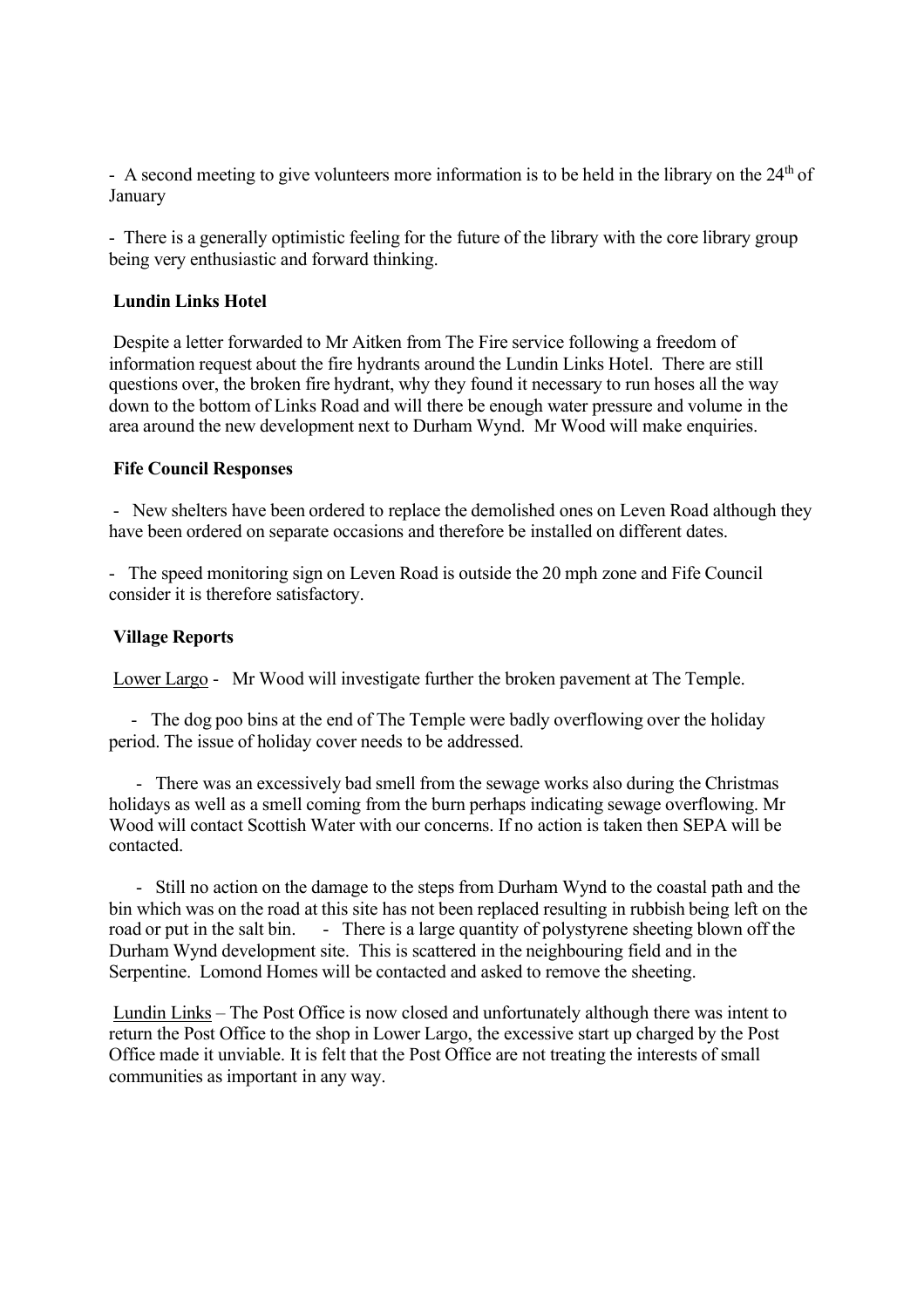- The pavement slabs next to the chemist are broken partly due to the delivery lorries parking on, what is a very obstructive position, next to the main road. This needs to be discouraged.

- Broadband appears to be improving in Lundin Links.
- The trees and bushes have been cut back on Links Road.
- The road side at the Cupar Road corner needs fixing.

Upper Largo – There is still a question over whether residents wish to take on the maintenance of the phone box in the Main Street. Mr Aitken has asked Fife Council to reserve the position meantime.

- A stone on the pillar next to the phone box has been dislodged. Mr Wood has reported this and it should be fixed soon.

- A new sign has been put up in South Feus but as yet no sign to stop HGVs.

- Plans have been granted for the installation for Green Electrical Services for Broadband. However they are planning on putting the green box on the grass area in front of the church. This is prone to flooding and would be and eyesore in a conservation area. The telephone sub exchange is very close by and would be a more appropriate site. Mr Wood has suggested that it be repositioned.

#### **Treasurer's Report**

The Community Council are now paying £30 for each hall rent.

The Floral Grant was late in being submitted and it is hoped that we will still be able to get this years grant.

### **THE NEXT MEETING WILL BE HELD ON THE 20TH OF FEBRUARY 2017 AT 7.00PM IN THE STABLES UPPER LARGO**

### **LARGO AREA COMMUNITY COUNCIL MINUTES OF THE MEETING HELD ON THE 20TH OF FEBRUARY 2017 AT 7.00 PM IN THE STABLES UPPER LARGO**

Those present were; Chairman Mr Aitken, Mrs Fyfe, Mr Wood, Mr Shields, Mr Stacey, Mr Wilson, Mrs Green, Mr Green and Councillor Suttie

Apologies were received by Mrs Aitken, Mr Moffat and Mr Millar.

Correction to last months minutes: - The hall rents are £30 for each month not £30 less as stated in last month's minutes.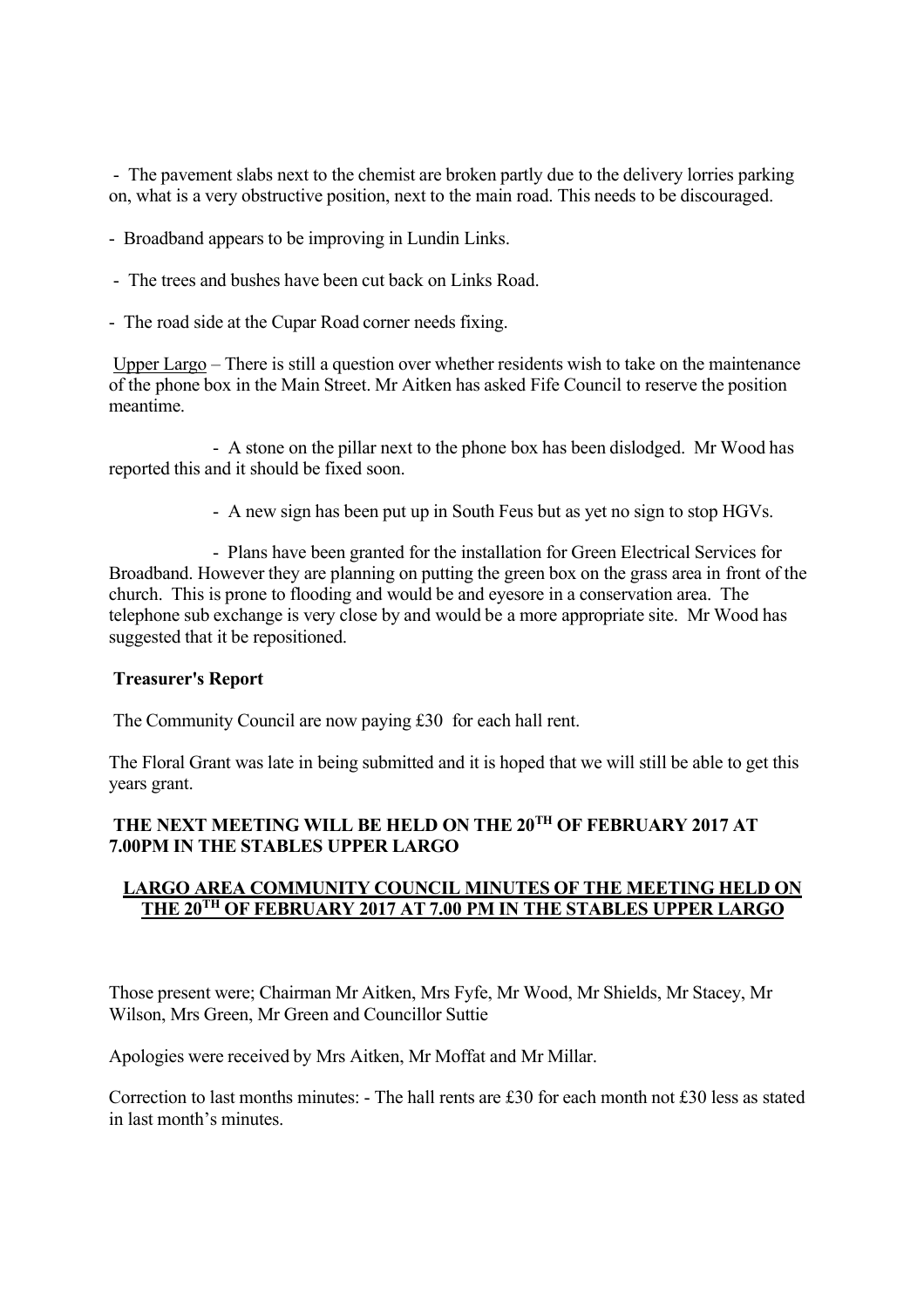With this correction, the minutes were moved for adoption by Mr Wilson and seconded by Mrs Fyfe.

#### **Largo Pier**

The Crusoe Hotel is currently up for sale with the sellers being aware of the potential change of ownership of the pier. They know that the matter is in negotiation between the owners and the Community Council. An optimistic view would be that the new owners would repair the pier but meanwhile we should move the matter forward by making the situation, as it stands, clear to any possible byers that the community wish, subject to grant funding and favourable conditions, to have ownership of the pier.

Meanwhile the condition of the pier is deteriorating further and is even more of a hazard to pedestrians. The Boat Club intend to carryout remedial work to keep a safe passage for boats.

The community wishes to retain the pier as an asset, improving the village visually and amenity wise and as an integral part of the village coastal defences. sellers will be contacted and asked that the feelings of the community be brought to the attention of any potential buyers.

#### **Library**

The new library group is still waiting for the lease document from Fife Council and is unable to take over until the lease is made available.

There is investigation into software options and Leven Rotary are to donate £500 towards IT equipment.

A meeting was held in the library for potential volunteers informing everyone about disclosures, outlining the main jobs needing done, e.g. cataloguing, library rota work and building maintenance. It is hoped to open the library, initially, with the same hours as before with the possibility of opening on Saturday for children's clubs, depending on volunteers. The books that are there will remain and there will be a possibility of rotating with other volunteer libraries round fife. It is hoped that the building can also be used as a hub for club meetings etc.

A race night was held to raise funds for the new library with over £1600 raised. Thanks to all involved especially Councillor Alexander who was the main instigator of a very successful night.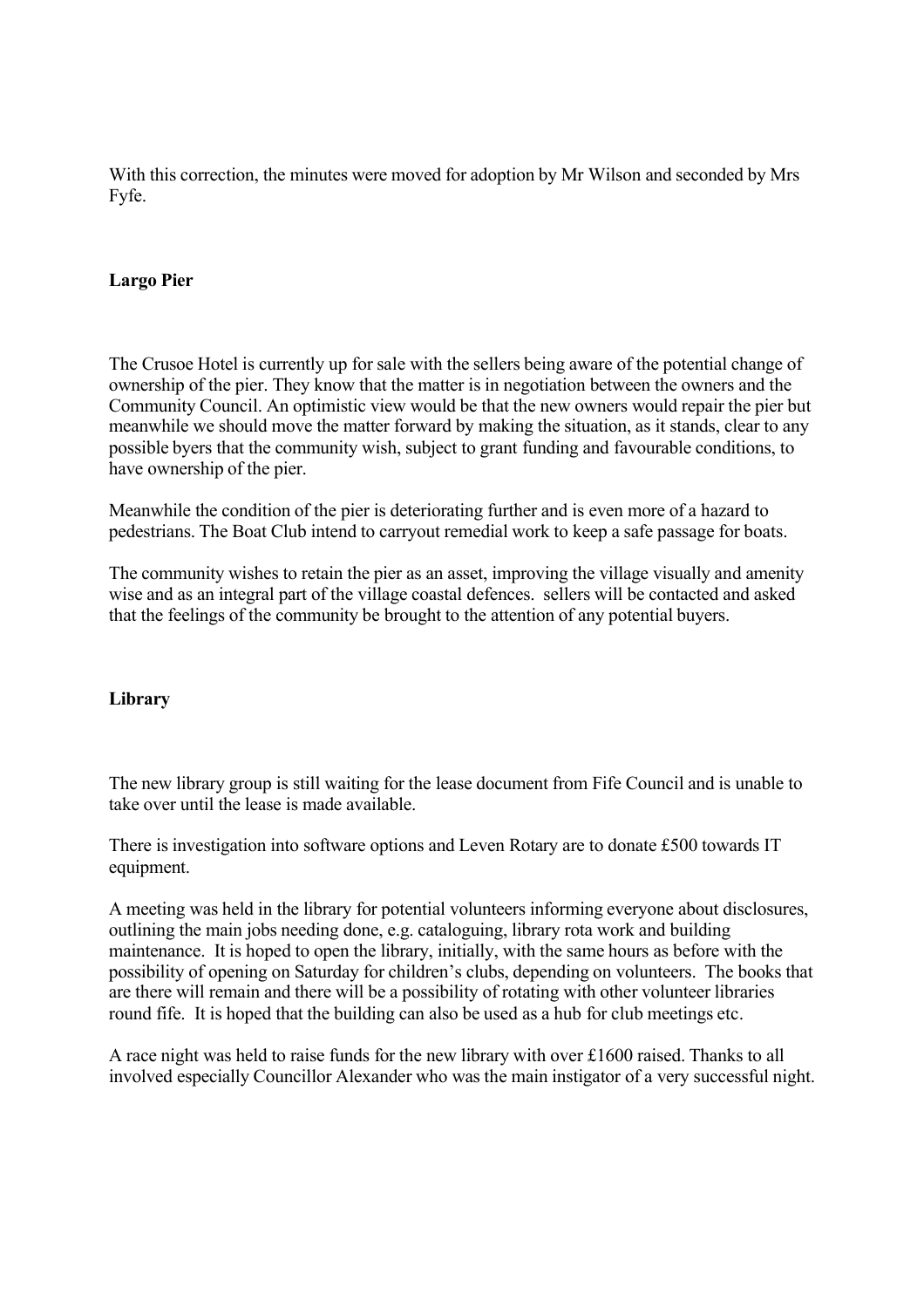A mobile library will be visiting the Durham Hall and the Montrave Hall once the Trust leaves Lundin Links. Users of the Library should be informed of the times and dates of the mobile library.

#### **Temple Sewage**

The complaint of a smell from the sewage works at the Temple is being looked into but it was felt that our beach should be aiming for a clean enough standard to warrant a Blue Flag. Scottish Water should acknowledge the issues that are preventing us from achieving this goal. The sewage works next to the Golf Club down from Victoria Road are still fenced off. Could this be looked into.

#### **Treasurers Report**

Income from Grants………£1019

Current Account Balance…….£1290

#### **Village Reports**

Lower Largo – There is an increasing problem with bins being left on the pavement a week long. The service of black bags being available to households which cannot use wheelie bin due to having no access from the back of their property to the pavement should be made clear to those house holders who are at present leaving their bins on the pavement causing an obstruction as well as making the street very unsightly. It was suggested that someone from Environmental Services should carry out a site visit to assess the problem.

- There is still a problem in the area with insufficient street sweeping. Using an automatic street sweeper is ineffective on streets where there are a large number of parked cars.

- Also mentioned was the amount of inconsiderate parking in the area.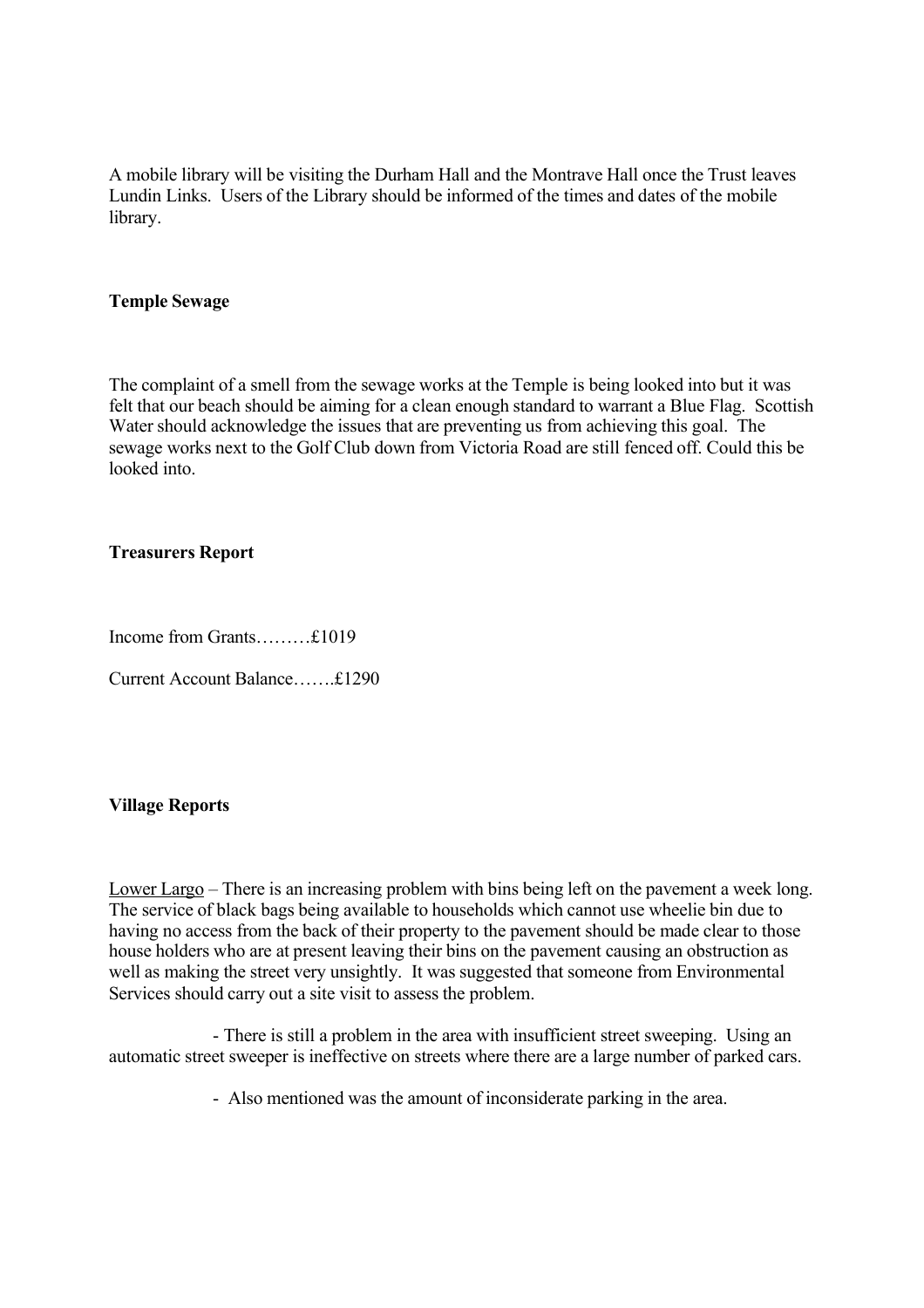- The work on the banking at the top of Harbour Wynd still needs to be carried

out.

Lundin Links – With the closure of the post office in Lundin Links people are finding it difficult having to get to the post office in Leven particularly since it is quite a distance from the bus route. It was suggested that we make a request for a mobile post office to visit the area.

- The white markings on the junction between Largo Road and Cupar Road need to be reinstated. This has been reported to Fife Council but no action has been taken yet.

- There are several pot holes in the area needing filled, in particular, a hole in the drive of the lodge at the west end of Links Road. This is causing drivers to veer into the middle of the road to avoid it. Fife Council may not repair the hole if it is on private property.

- There is a large bush needing to be trimmed in the dip down from the old Lundin Links Hotel.

- There are barriers on Links Road which have been left needing to be removed.

Upper Largo – The wall next to the phone box has been fixed and the sign preventing HGVs from entering South Feus is going up soon.

Drumeldrie – After many years of campaigning a 40 mph speed restriction is to be put in place through Drumeldrie with the work starting at the end of February and the road being closed on the  $4<sup>th</sup>$  and  $5<sup>th</sup>$  of March.

### THE NEXT MEETING WILL BE HELD ON THE 20TH OF MARCH AT 7.15 IN THE DURHAM HALL, LOWER LARGO

### **LARGO AREA COMMUNITY COUNCIL MINUTES OF THE MEETING HELD ON THE 20TH OF MARCH 2017 AT 7.15 PM IN THE DURHAM HALL LOWER LARGO**

Those present were; Chairman Mr Aitken, Mrs Fyfe, Mr Stacey, Mr Wilson, Mrs Green, Mr Green, Mrs Young, Mrs Aitken and Mr Millar.

Apologies were received by Mr Wood and Mr Moffat.

Correction to last month's minutes: - Mrs Young's name was omitted from the list of apologies.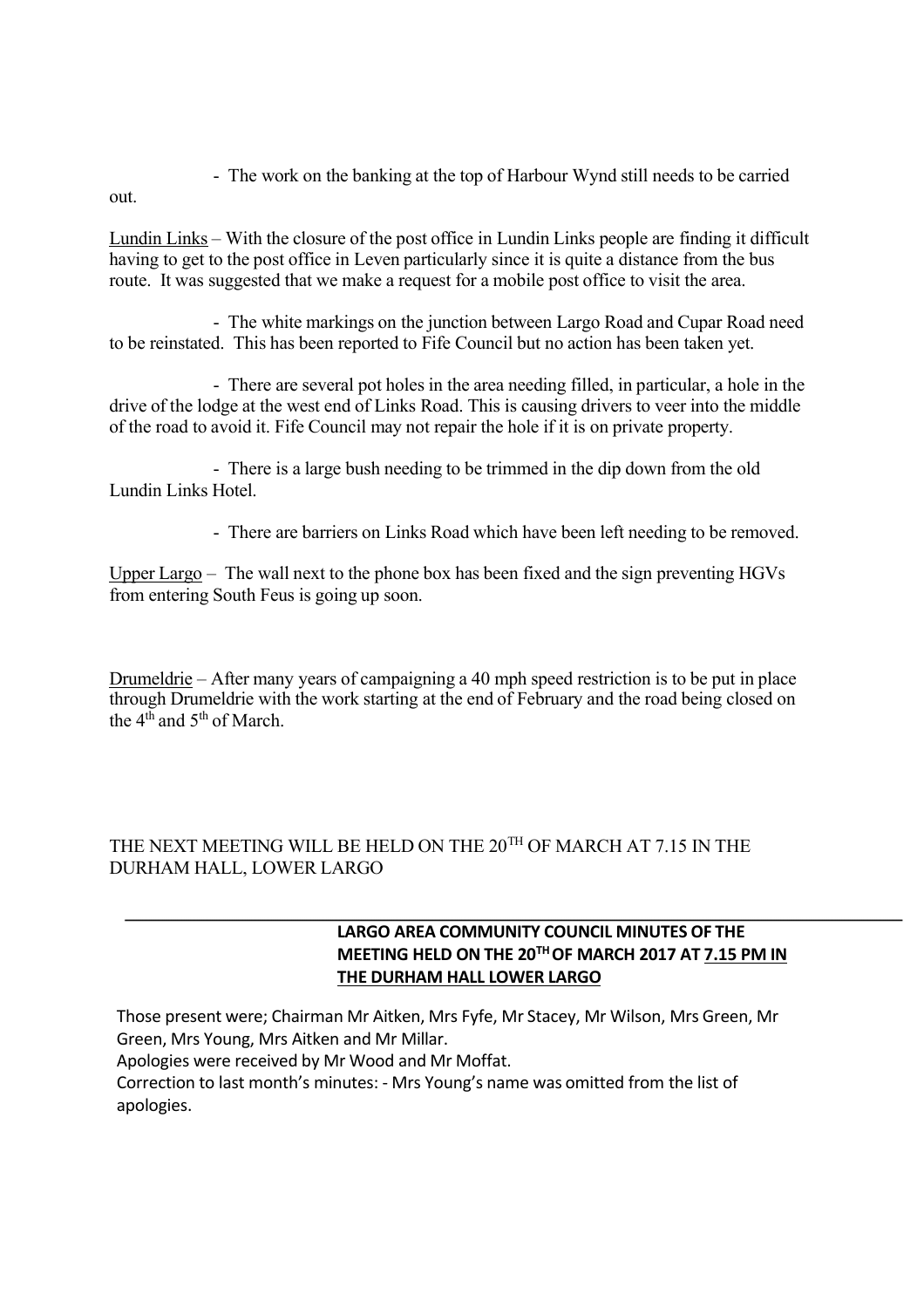With this correction, the minutes were moved for adoption by Mr Stacey and seconded by Mr Moffat.

### **Library**

As yet there is no news of further development. Mr Aitken will contact Mr Wood to enquire further.

### **Pier**

The Community Council position on the pier will depend on the sale of the Crusoe Hotel. At the moment, there are fears that the hotel might be sold for housing which would be a sad loss for the community. The possibility of having the pier listed was discussed in order to protect it from any new owners changing the pier dramatically.

The Chairman was instructed to apply to Historic Scotland for the listing of the pier. The proposal to remit the pier to the MP/MSP was discussed but deferred meantime.

### **Treasurers Report**

It was suggested that the community council web site should be managed by Buzz Computers in Anstruther. This company has worked with other charities and charges reasonable rates. Fife Council will be asked if they provide this service and the costs will be compared. It was also suggested that other community issues and events could be put on the web site.

#### **New Members**

Mr Alistair Clark and Mr Alistair Paterson have shown an interest in becoming co-opted members of the Largo Area Community Council. Mr Green proposed the motion and Mr Wilson was the seconder.

Mr Aitken welcomed our new members.

### **Planning**

Lundin Homes, who are developing the Durham Field, have changed the path which was planned to run along the south edge of the development. It is now planned to be at the back of the park with access into the park. There is concern over the safety of the children in the park if there are likely to be cyclists using the path, open access for dogs from the new development and general loss of amenity. It is also hoped that the future of the trees is not in question.

#### **Village Reports**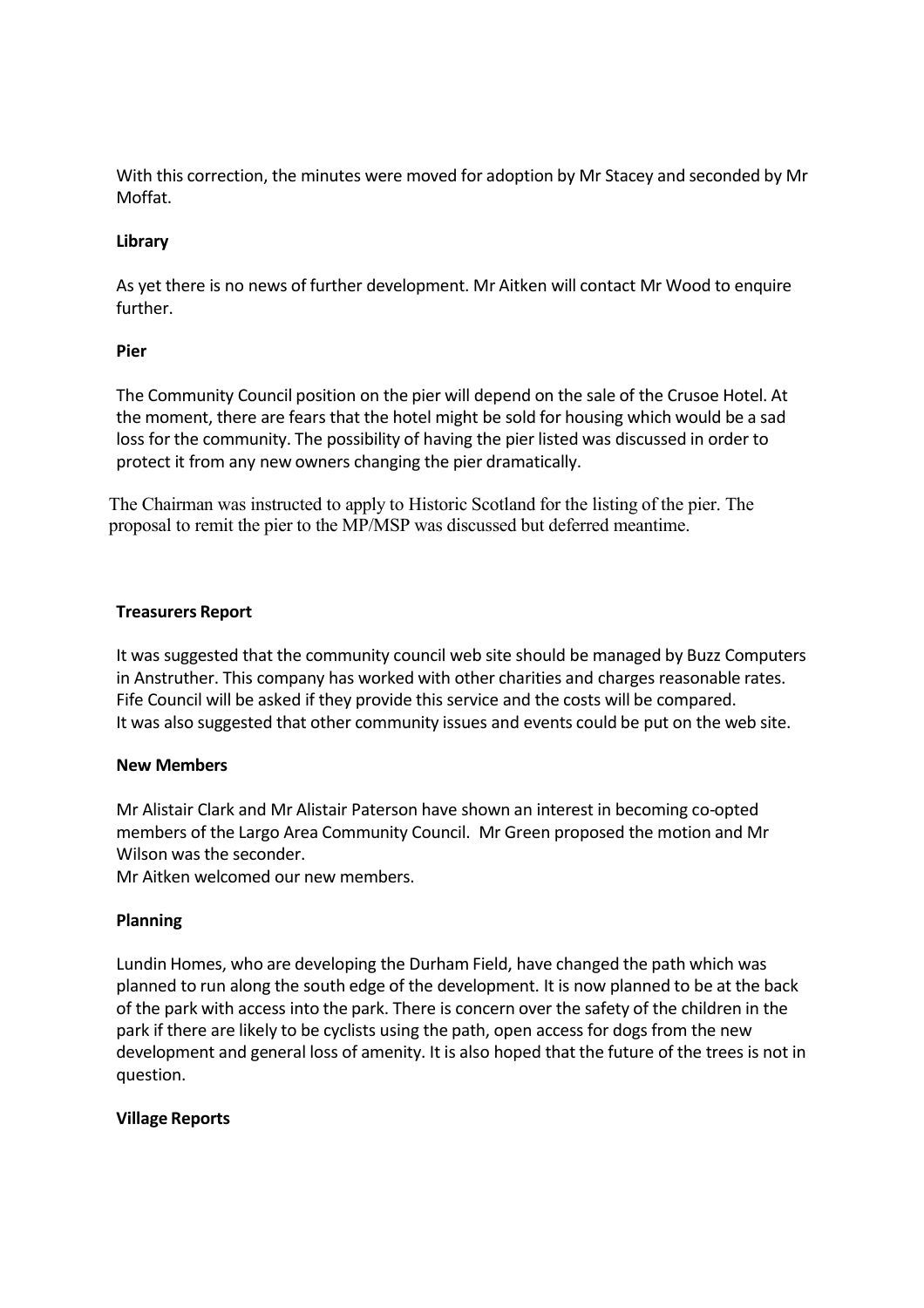Lower Largo – The ongoing problems of, no bin on Durham Wynd, the rotten steps onto the old railway and the sewage outflow have not been resolved.

- The problem of polystyrene sheeting blowing off the Durham development site into the surrounding fields and the Serpentine, is continuing. The initial pieces were removed and Mr Green will contact the site manager about the continuing problem.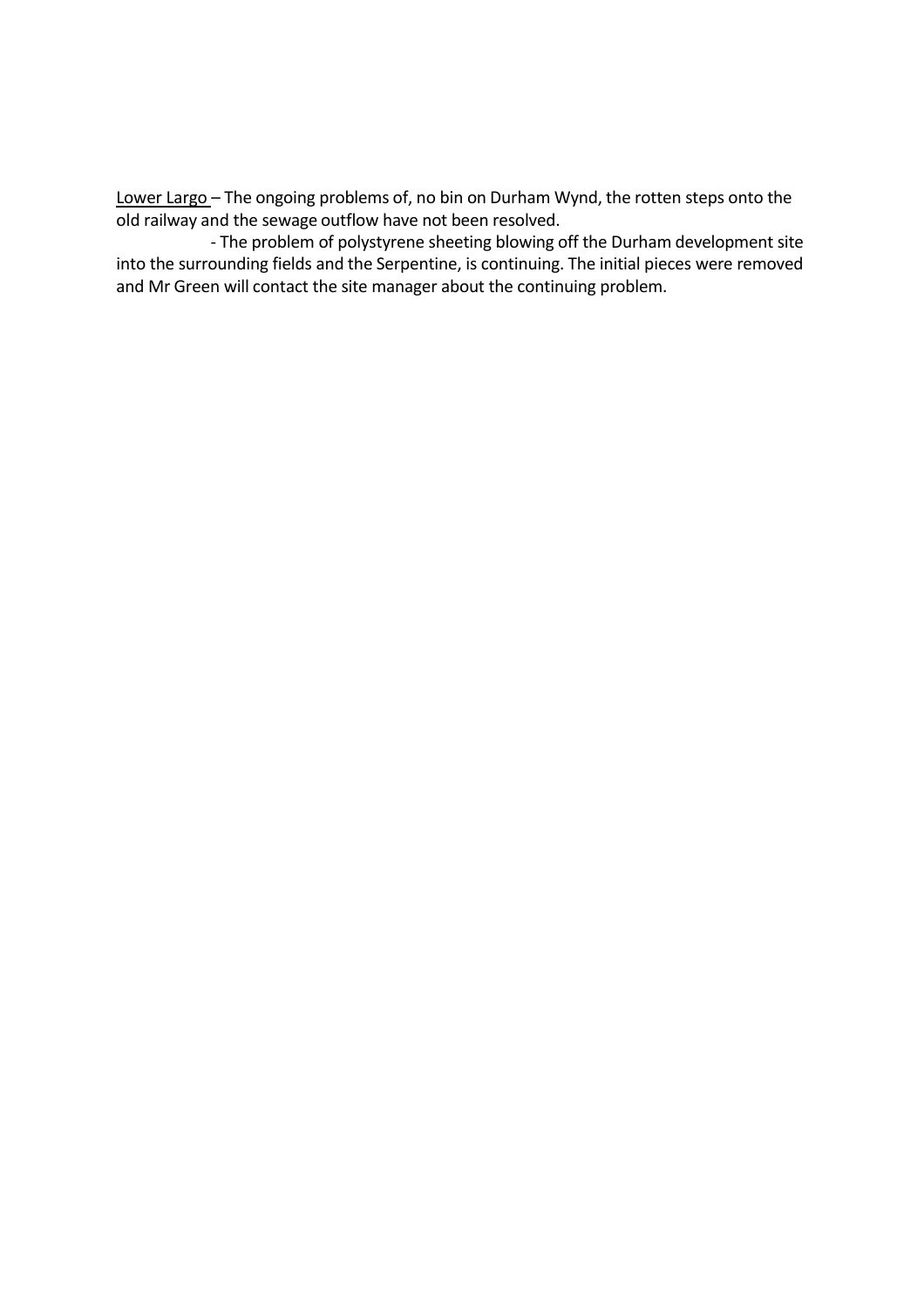- The police need to get in touch once again with the driver who parks on the blind summit of Durham Wynd, especially as the traffic increases using the Durham development.

Lundin Links – The flood at the bottom of Pilmuir Road is as bad as ever and there is flooding also on Leven Road.

- The fences erected round the sewage tanks next to the Golf Club car park are an eyesore and need to be removed.

- Transportation should be contacted again regarding the state of the white lines on theroad at the junction of Cupar Road and Largo Road.

- It was suggested that if the Community Council was on Facebook, the diesel spillage on the road through Lundin Links on the  $18<sup>th</sup>$  of March, which caused an accident could have been announced to warn the community. Mr Stacey will make enquiries about other Community Councils onFacebook.

- Lundin Links Hotel – The 30 flat development is due to start in May. Mr Aitken will ask Kapital Enterprises if they could clear up the rubbish which has collected round the building. There are concerns about access for the residents using motor scooters etc to and from the shops, and it was suggested that a survey be carried out to assess the amount ofdropped kerbs, and other hazards, in the area. It would also be useful for all the villages to besurveyed.

### **THE NEXT MEETING WILL BE HELD ON THE 17TH OF APRIL 2017 IN NEW GILSON VILLAGE HALL AT 7.00 PM**

# **LARGO AREA COMMUNITY COUNCIL MINUTES OF THE MEETING HELD IN THE VILLAGE HALL, NEW GILSTON AT 7.00 PM ON THE 17TH OF APRIL 2017**

Those present; Chairman Mr Aitken, Mr Wood, Mrs Green, Mrs Aitken, Mr Stacey, Mrs Young, Mr Wilson, Mr Shields, Mr Millar, Mr Paterson and Mr Clark.

Apologies from Mrs Fyfe, Mr Green and Mr Moffat

Correction to last month's minutes – Mr Wilson seconded the adoption of the previous month's minutes not Mr Moffat as stated.

With this correction, the minutes were moved for adoption by Mrs Aitken and seconded by Mr Wilson.

# **Proposed Phone Mast Erection**

The Community Council received a pre-planning consultation document from GallifordTry Communications on the subject of the installation of a phone mast. There were several alternative local sites mentioned but the suggested preferred site was at the east end of Mercury Motors, next to the coach builders. The Phone Mast would be 18 Meters (58ft6Ins) in total with a concrete base. The tower would be lattice in construction with a chain link fence topped with barbed wire. The planning application is due to be submitted at the end of April.

The Communications company are acting on behalf of two phone companies.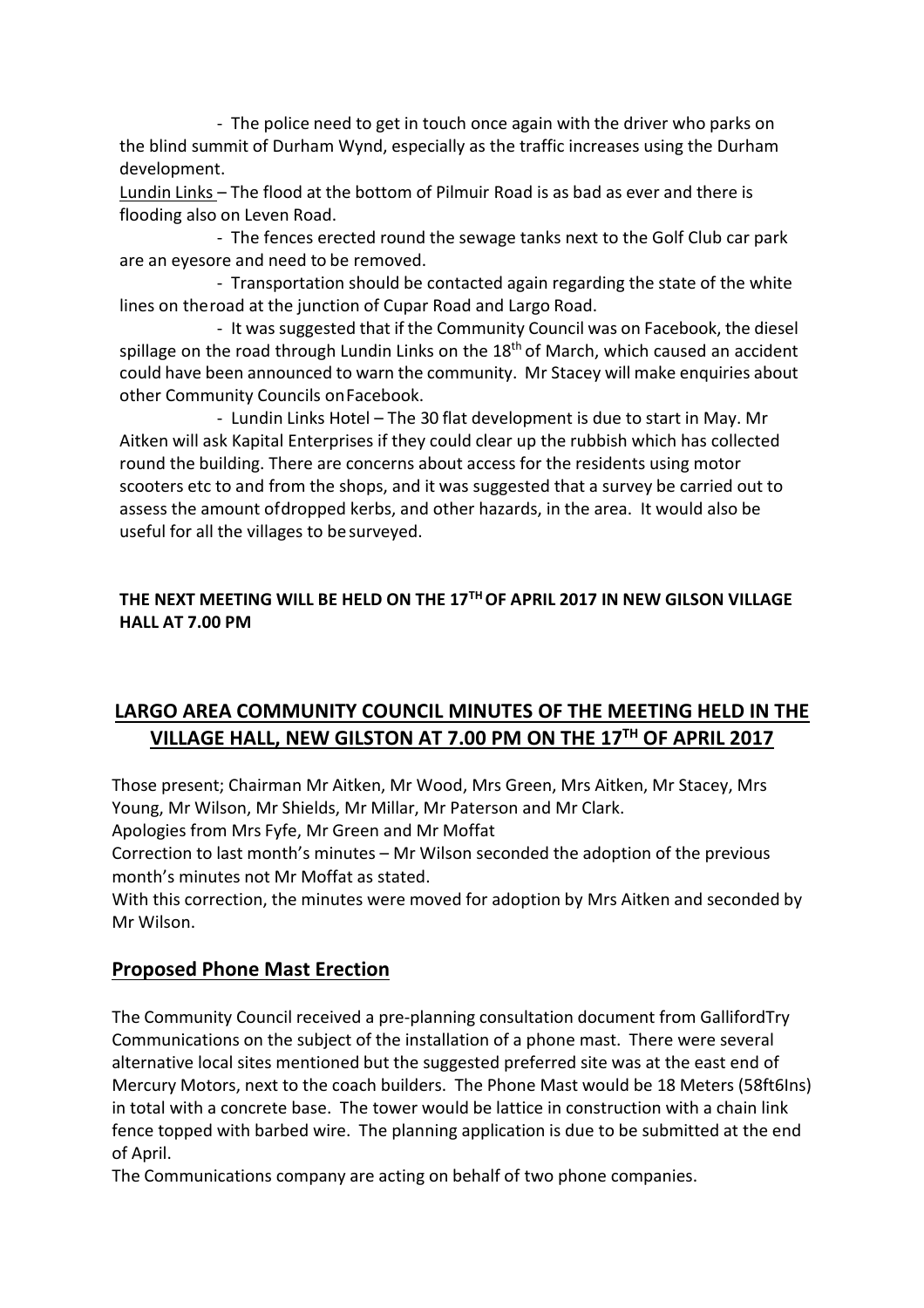Very few of the adjoining properties received the consultation information from the developer, however Mr Wood – Community Council Secretary ensured that as many affected residents as possible, in the time available, received the letter. At the planning stage, more residents will be officially informed.

The developer has stated that the mast will improve network coverage in the area.

A significant number of local residents attended the meeting with concerns over the planned development. Their concerns were;

- Spoiling the scenic value of the area for themselves and any visitors to the area.
- Reduction in the value of properties adjacent to the mast.
- Concern that if one mast was erected more may follow.
- Traffic congestion on an already difficult stretch of road. There were a number of further concerns which will be covered by Planning or other agencies.

The developer has given the Community the opportunity to comment ahead of the planning process and having discussed the issues it was decide that more technical information was needed, however, as there is community interest, representations reflecting the concerns of the meeting will be submitted, a press article will be written and the necessary information put on the Community Council web site.

# **Pier**

Having made inquiries of Historic Scotland as to whether we can get the pier listed Mr Aitken received a less than favourable response. It was indicated that it would have to be a category A listing which is hard to get and the pier is not a unique structure of its kind. Historic photos of the pier and hotel have been requested. Historic Scotland indicated that an application for listing of both the pier and the Crusoe Hotel as a former granary/mill would stand a better chance of being listed and the meeting authorised the Chairman to submit a listing application for both the hotel and the pier to Historic Scotland

Mr Eunson will contact the Community Council with information which may help. The sellers of the hotel will be reminded that any potential purchasers should be told that the community wish to purchase the pier and have it restored.

# **Largo Library and Community Hub**

The lease has now been signed, the steering group has taken over and there is to be an opening day on Saturday 22<sup>nd</sup> of April. The following week the library opens four days (see below) providing, book lending, free Wi-Fi, public access computers and tea and coffee. It is hoped to hold future events. For more information go to [www.largolibraryfife.com](http://www.largolibraryfife.com/) Volunteers are always welcome.

The opening times of the library are: Tuesday  $2-5$  and  $5.30-7$ Wednesday 10 - 1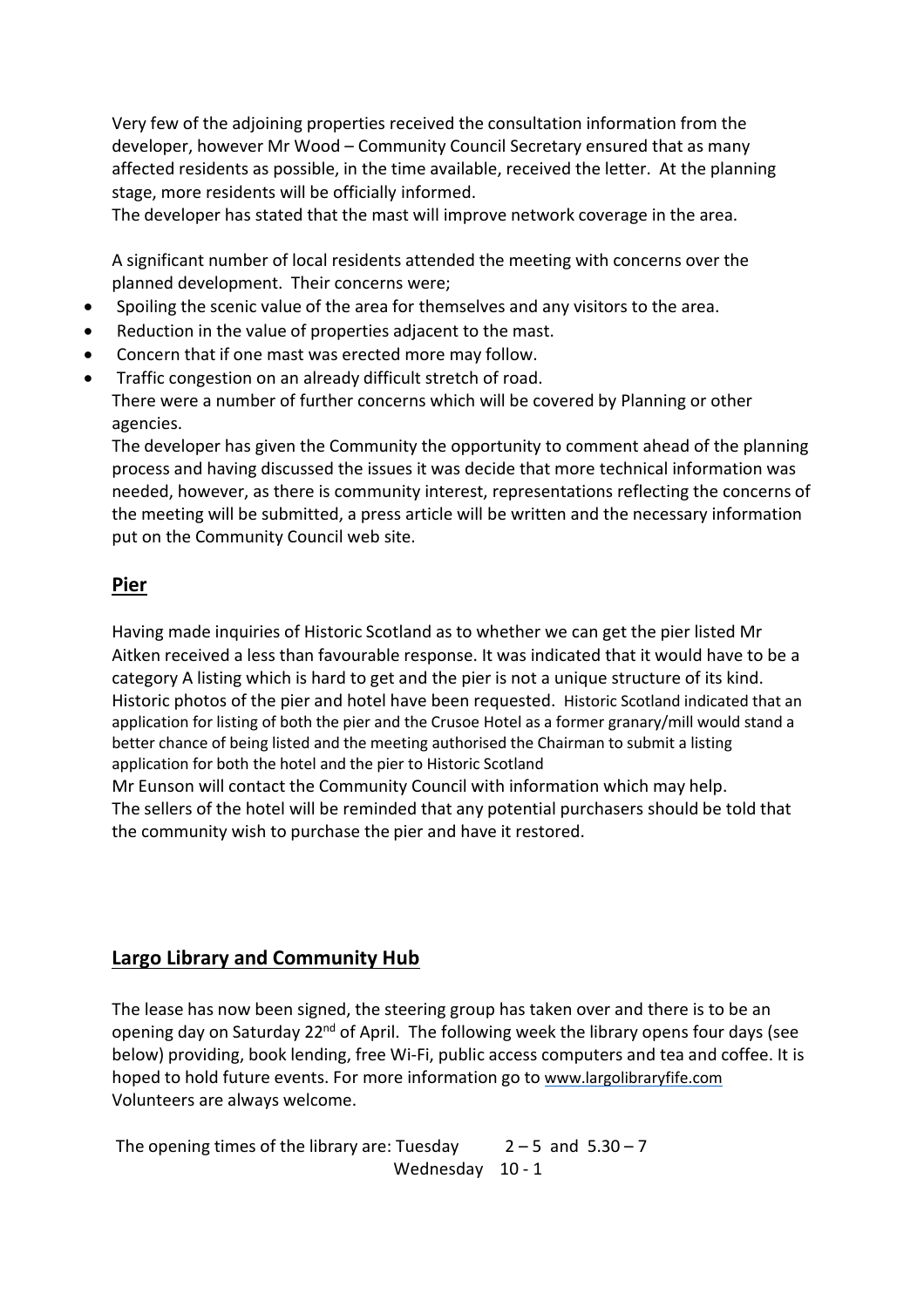| Thursday | $10 - 1$ and $2 - 5$ |
|----------|----------------------|
| Saturday | $10 - 1$             |

### **Lundin Links Hotel**

Mr Aitken contacted Kapital Enterprises – the developers of the site, to ask about the start date, however there has been no response. The work was supposed to start in April/May.

# **Water Pressure in Lundin Links**

Mr Wood contacted Scottish Water who sent out a customer service engineer. The plan was to put in pressure monitors for a week at 4 locations to see how water pressure is over a period of time so that the effects of demand can be seen. The Community Council's particular concern relates to water availability to fire engines. We've had reports of low pressure etc when the Lundin Links Hotel was set on fire and also the golf course recently, and much before that, a house was burnt out completely on Links Road. The root problem seems to be that Scottish Water uses relief valves controlling pressure downstream in order to reduce water loss from any leaky pipes.

# **Silverburn**

Brian Robertson who is the Chair of the Community Interest Company that is taking over the management and regeneration of Silverburn Park from Fife Council. He is keen that all the communities in the Levenmouth area get involved in some way, as the park belongs to the public.

He wishes to give a presentation to Largo Area Community Council. The plan is to invite Mr Robertson to the May meeting as it is nearer to the centre of the community. Mr Wood will confirm the date.

# **Durham Wynd Development Path**

Mr Aitken put in representations to Fife Council over the changes to the original plans for a path at the south edge of the development, the main concern being the trees and due to the involvement of Fife Council's Tree Protection Officer we have been reassured that the trees will not be damaged.

# **Royal Bank Leven Closure**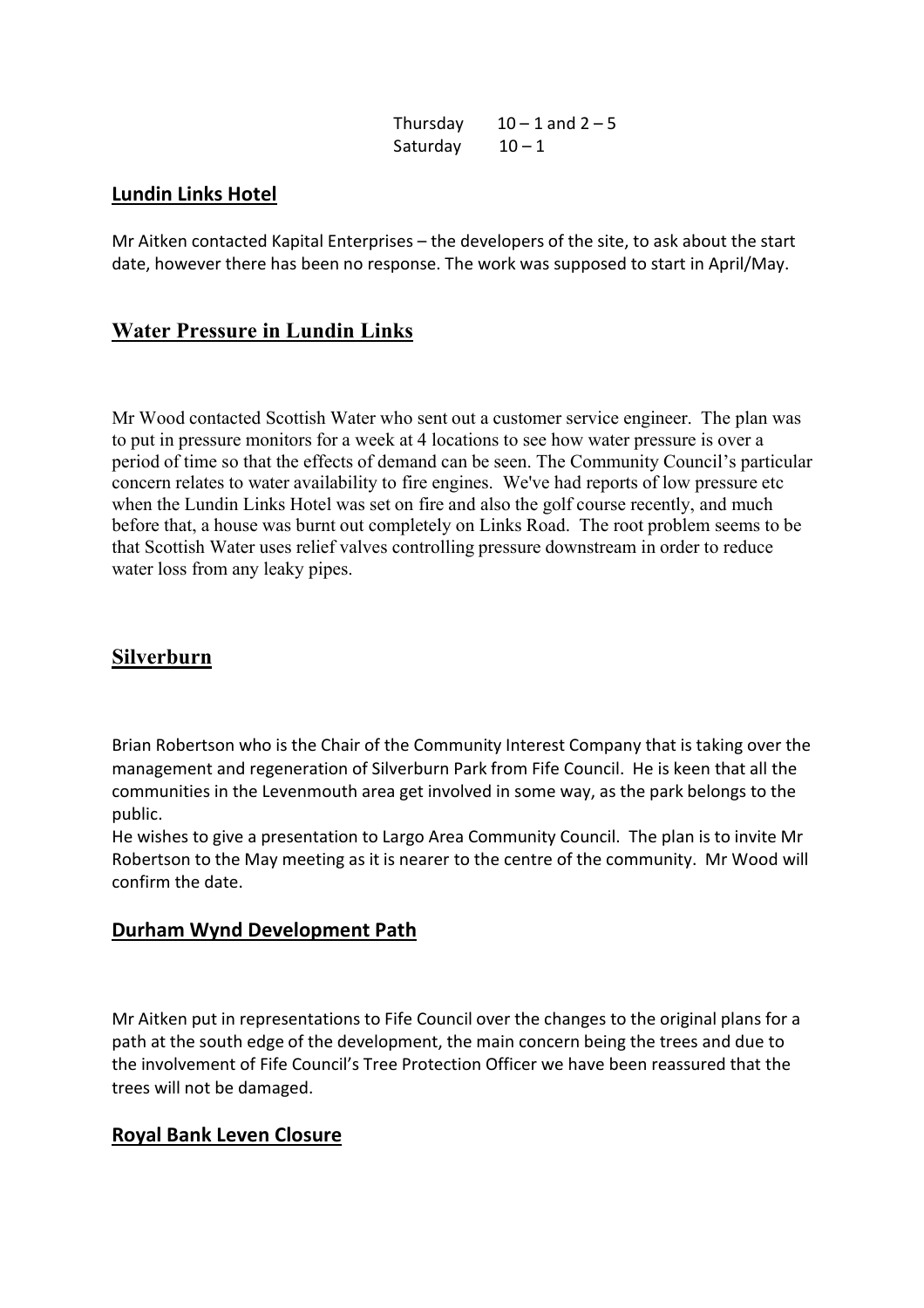The local community are upset by the closure of the Leven branch, especially following the closure of the Lundin Links branch and the Post Office, leaving the nearest bank being St Andrews. This is particularly difficult for elderly people and small local businesses. Mrs Aitken will write to the Royal Bank and ask about the possibility of a mobile banking service in the area.

# **Community Diary**

Mr Paterson has kindly offered to take over the responsibility for the Community Events Diary. With support from Mr Stacey the diary has been redone and copies have been distributed throughout all villages to shops, halls, clubs, care homes, golf clubs, hotels, B&B's, church halls and caravan sites and will be loaded to our web site.

# **Web Site**

Following research into the costings for management of the website it was suggested that Buzz Computers would charge £80 per year and £50 to transfer the work. This was approved by the Community Council.

# **Treasurers Report**

The Community Council accounts are standing at a surplus of £44 and we have been awarded with our Floral Grant of £385, an increase on last year's amount.

# **Planning**

Following the installation of two BT boxes on the Church Green Mr Wood wrote to BT suggesting that, due to the conservation status of the area and the unsightly nature of the boxes that there might be an alternative site for them. However, it seems that they are not going to be resited and a suggestion has been made that they be screened and that the issue is to be brought up with Planning.

# **AOCB**

- There has been a complaint from customers trying to park at the shops in Lundin Links. The spaces are limited and it is felt that the customers visiting Janes Coffee Shop and the Hairdresser, Lundie Salon tend to park for longer than the time allowed of 30 minutes. Mrs Green will ask if the two businesses would be willing to display a sign asking customers to please park away from the shops if they intend to stay longer than 30 minutes.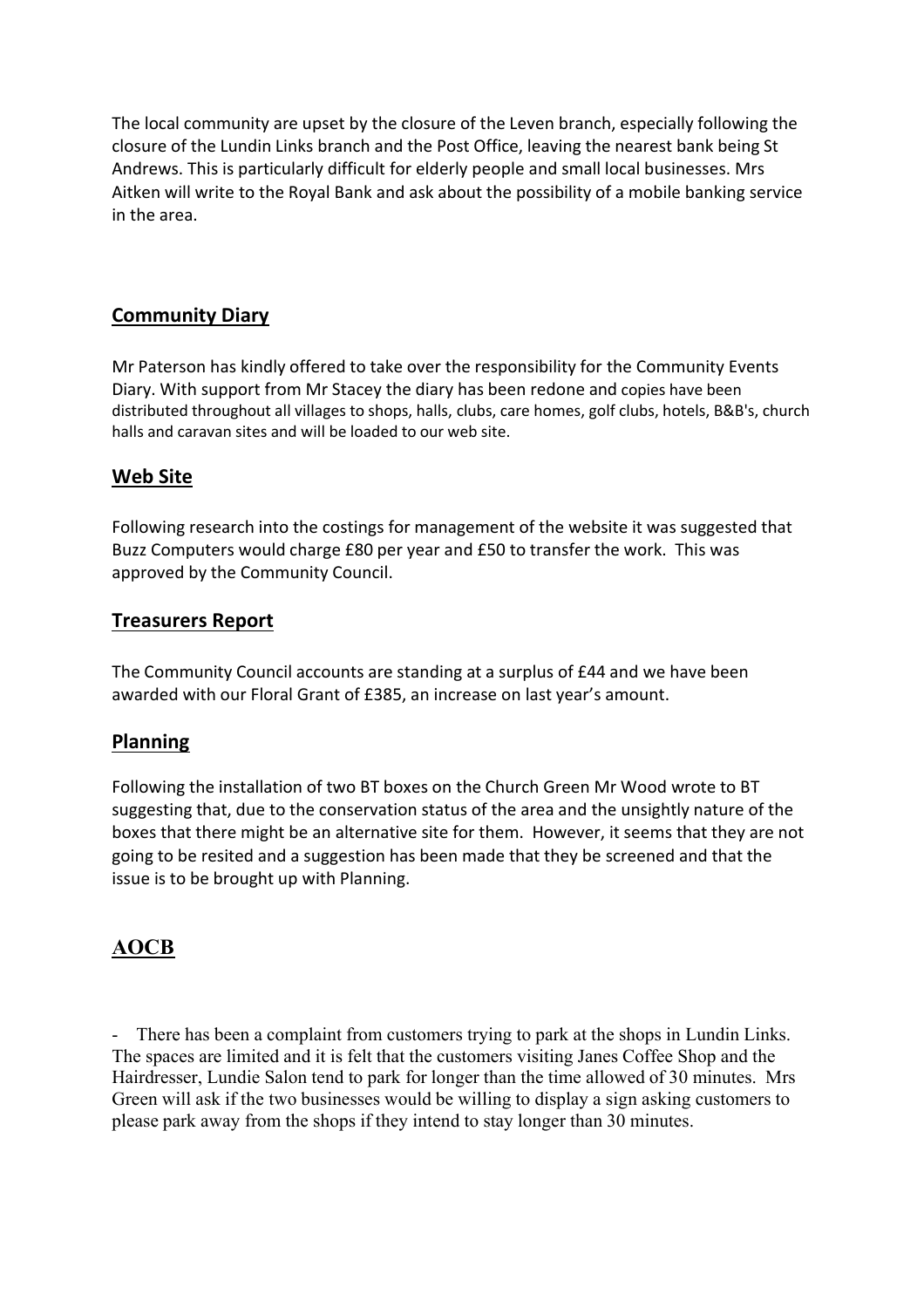- Drop Kerbing - Following complaints, an initial survey in Upper Largo, Lower Largo and Lundin Links was undertaken and potential hazards/improvements identified. This was done also in consultation with Homelands and Peacehaven. A meeting and site visit with Fife Council Roads Network Management has now been requested."

### **THE NEXT MEETING – WHICH WILL BE THE AGM, FOLLOWED BY THE NORMAL MEETING – WILL BE HELD ON THE 15TH OF MAY 2017 AT 7.00 PM AT THE STABLES, UPPER LARGO**

MINUTES OF THE MEETING OF LARGO AREA COMMUNITY COUNCIL HELD ON THE 15TH OF MAY 2017 AT THE STABLES UPPER LARGO AT 7.20 PM

Those present were; Chairman Mr Aitken, Vice Chairman Mrs Fyfe, Mr Wood, Mrs Green, Mr Stacey, Mrs Aitken, Mr Shields, Mr Green, Mrs Young, Mr Clark, Mr Millar and Mr Wilson.

Apologies were received by Mr Paterson and Mr Moffat.

Last month's minutes were moved for adoption by Mrs Aitken and seconded by Mr Clark.

### **Silverburn Development**

Mr Brian Robertson, Chair of the Community Interest Management and Regeneration of Silverburn Park gave a presentation outlining the plans for the development of Silverburn. At present the organisation Fife Employment Access Trust (FEAT) have people working on site maintaining and improving the woodlands and garden, clearing invasive species, planting snowdrops, donated by Cambo and allowing access to specimen trees.

The vision for Silverburn is to create a place of quiet enjoyment, supporting health and wellbeing while respecting the habitat and biodiversity of the area. The Aims are – To improve the woodlands and gardens, enhance existing buildings and develop new features. - To restore the Flax mill to modern standards respecting its history. - Research the history of the estate. - To develop facilities which will attract visitors. Phase 1 will be to open a campsite in April 2018 for 12 tents, 4 campervans and 3 pods. The campsite will be next to the golf course at the east end of the site, with the pods being nearer Silverburn House. Also, to create allotments to be opened in August 2017. Planning has been approved for this phase. Phase 2 the Flax mill restoration will not be complete until 2022 and will include a visitors centre, backpackers hostel, café/restaurant and events space. Other projects for Silverburn include interim catering facilities, a playpark, adventure playground, pond dipping platform, fitness trail, outdoor classroom, woodland walks and an orienteering course.

It is hoped to work closely with schools and involve young people. With that and the increase in activity in the park it is hoped that the level of break-ins and damage done will be reduced.

FEAT are always looking for volunteers and also looking for funding and grants especially until the funding revenue stream is in place.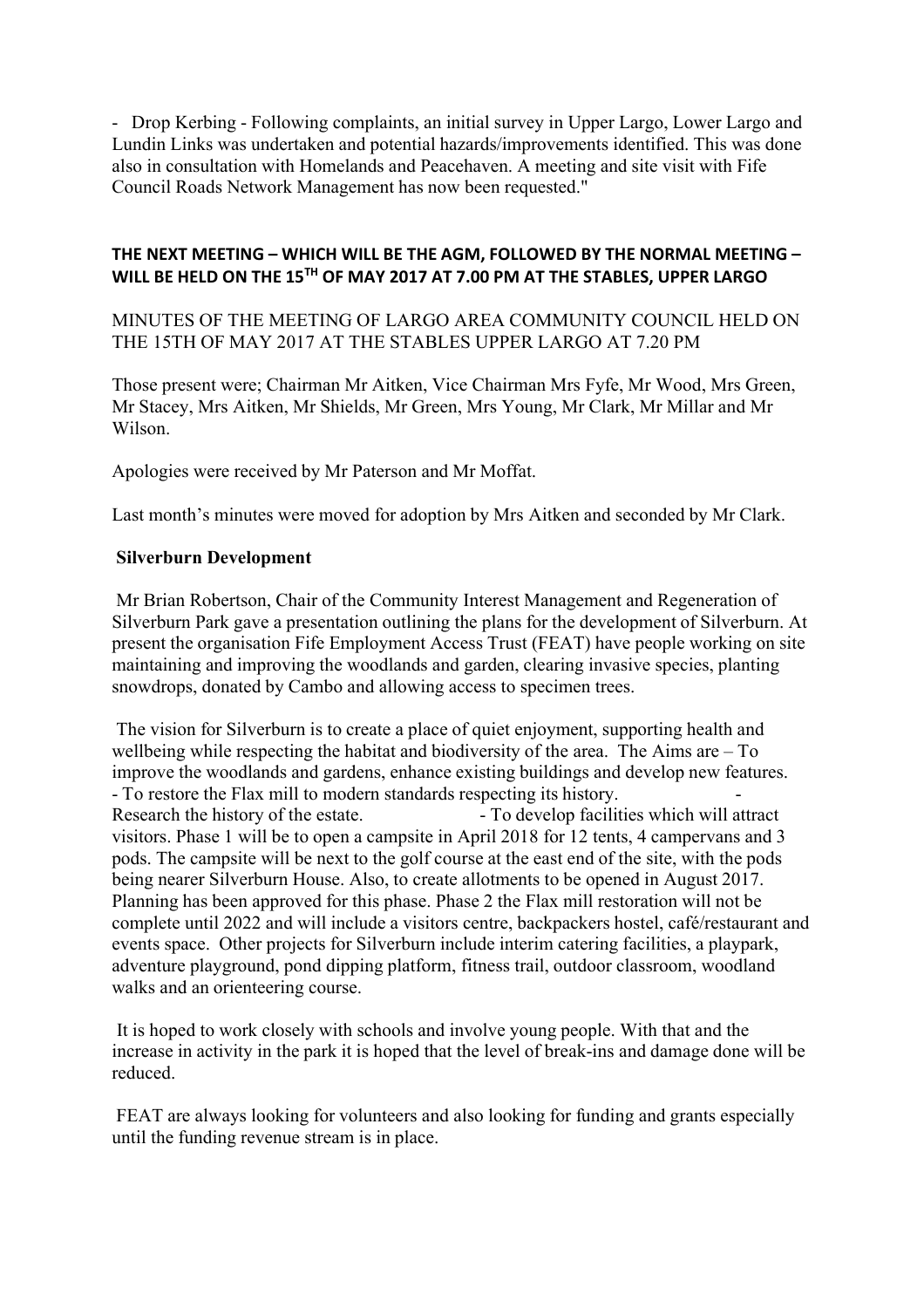[More information can be found at www.silverburn.co.uk or](More information can be found at www.silverburn.co.uk or )  [www.facebook.com/silverburnpark/ or](www.facebook.com/silverburnpark/  or ) 

### @silverburn\_park

Thanks went to Mr Robertson for a very exciting and informative presentation. We wish his organisation all the best for the future.

### **Phone Mast**

The press has reported that Mercury Motors is no longer intending to lease the site to GallifordTry Communications in order to erect a phone mast. The company in considering other sites.

### **Largo Pier**

Stuart Dykes owner of the Crusoe Hotel phoned the Chairman and subjected him to an intemperate tirade during which he stated that Fife Council had told him he had to restore or demolish the pier and then he stated his intention to demolish the pier.

However, in order to demolish the pier Mr Dykes will have to apply for a building warrant. All parties involved are aware that the community wish to purchase the pier. Mr Wood will clarify the position with Fife Council.

### **Largo Library**

Attendance has been good in parts and there is the beginnings of interest in the library for other uses. There was a suggestion that we have some of the Community Council meetings in the library to help with funds. Mr Wood will find out about the price.

#### **Lundin Links Hotel**

There has been no response from Kapital Enterprises to Mr Aitken's enquiries about the time scale for a starting the work on the development.

### **Planning**

12 Glamping pods – The Burses, Lundin Links – This will be screened with trees – No objection. Drum Park – Stairway from garden onto beach – No objection. No response following the planned closure of the Royal Bank in Leven to our request for a mobile bank. Also we have had no response from Leven Community Council on the subject. We intended to offer support, being our nearest bank.

### **Village Reports**

*Lower Largo* – There is still a hole in the pavement at the Temple. A photo will be passed to Mr Aitken to identify the problem. - There was a request for an anti-dog poo sign to be put up on the railway to try to encourage dog walker to bin their dog poo. - It was suggested, to inform walkers, that a sign showing the location of the public toilets be put up on the coastal path at The Temple. - The sign showing the location of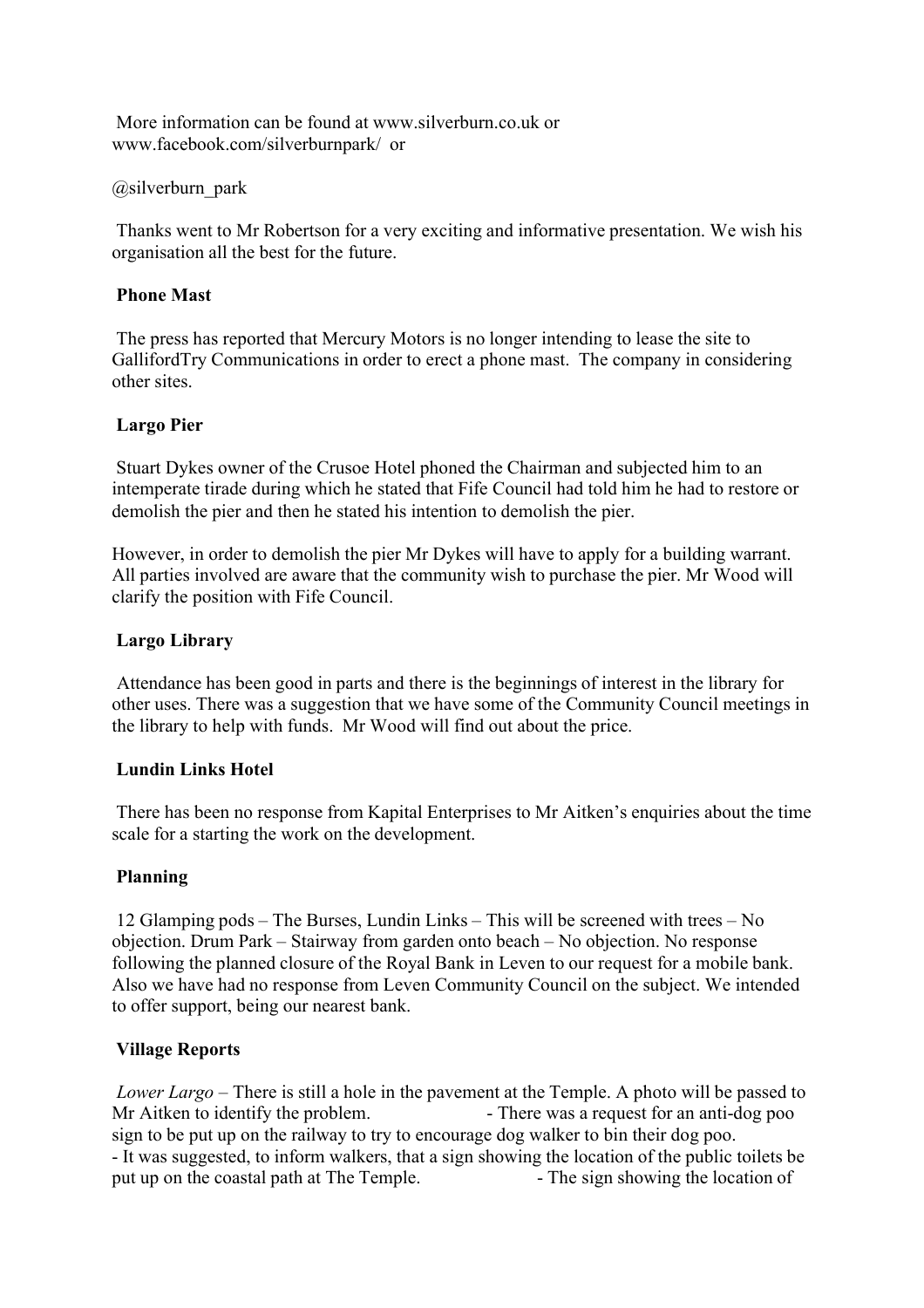the Crusoe Statue needs to be replaced and should be relocated to a more appropriate site. - There are still household bins permanently left out on the Main Street and it was mentioned that there are a number of bins that are never used due to every household being given 4 bins. Would it be possible for the flats in the Main Street to be given the option to share? The Environmental Service will be approached on the subject. The hole in the wall on Harbour Wynd has still got a barrier on it causing an obstruction.

*Lundin Links* – Although there is work being carried out, the flooding at Pilmuir Road has not improved. The police have been using a speed gun on the Leven Road. It is hoped this will reduce the speed of the traffic through the village.  $\blacksquare$ next to the Golf Club car park has not been repaired. This is now a safety hazard as well as an eyesore on the Coastal Path.

*Upper Largo* – The Children Crossing sign is missing bolts that should be replaced – Mrs Young will action this.  $\blacksquare$  - The green telecom boxes on the church green are still causing distress due to the visual impact they are having on this area of historic importance. Mr Wood will find out if our Councillors can find out if something could be done to improve the situation with the Planning Service.

### THE NEXT MEETING WILL BE HELD ON THE 19TH OF JUNE 2017 AT 7.15 PM IN THE DURHAM HALL, LOW

### DRAFT MINUTES OF THE MEETING OF LARGO AREA COMMUNITY COUNCIL HELD ON THE 19th JUNE 2017 AT THE DURHAM HALL LOWER LARGO AT 7.15 PM

Those present were; Chairman Mr Aitken, Vice Chairman Mrs Fyfe, Mr Wood, Mrs Green, Mr Stacey, Mrs Aitken, Mr Shields, Mr Clark, Mr Millar and Mr Paterson.

Apologies were received by Mrs Young, Mr Green and Mr Moffat.

Correction – Last months minutes omitted to mention the concern over the need for more bins in Lower Largo, namely at egress points onto the beach ie at the Orry, at the opening next to No 50 Main Street and at the Temple turning circle. With this correction last month's minutes were moved for adoption by Mr Wood and seconded by Mrs Fyfe.

Library The Library is doing well. The kitchen has been renewed thanks to Lundin Homes who did the work without charge. Mr Wood will write a letter of thanks. It is hoped to hold talks in the Autumn and second user groups are being encouraged e.g. there is a Board Games group, open to all which meets every second Sunday. The cost is £5 per hour. It was agreed that the library really needs support so when the new bookings start in January the library will be included in the venues of Community Council meetings. Mr Paterson has very kindly been working on the Library garden and the damaged wall has been reported to Fife Council, but Mr Wood will write again.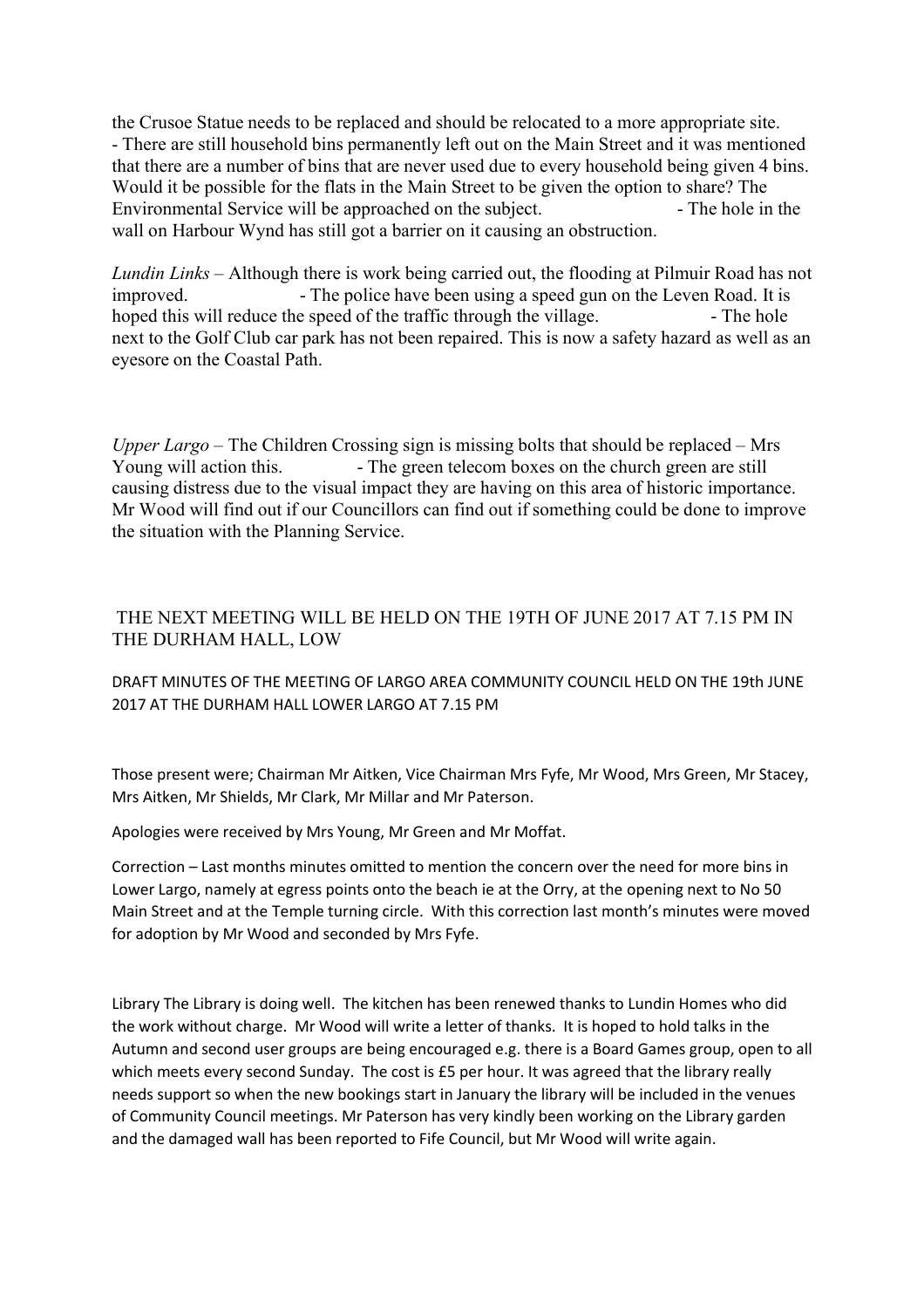Pier Mr Wood has had it confirmed with Fife Council that there was no communication with Mr Dykes that he should restore or demolish the pier. If there are to be new owners of The Crusoe Hotel the Community Council should consider setting up a new sub-committee to address the issues of the pier to be proactive. The Chairman advised that the original sub-committee comprising the Chairman Vice Chairperson and Secretary was still in existence but invited any other community councillors who wish to do so to join the sub-committee

The Chairman added that the boat club had also been represented on the sub-committee as had the owner of the Crusoe Hotel.

Lundin Links Hotel Lights have been noticed in the building and reported to the police as there were concerns of a repeat of the occupation which happened several months ago. There was also a report of work being carried out on the alarm system. Mr Aitken is still trying to contact Kapital Assets to find out if there is a start date for the new development. It was suggested that the company may not be getting the information due to the emails being identified as spam mail. Mr Aitken will try once more and ask if tidy up work could be carried out to improve the appearance of the area.

Village Reports Lower Largo - Photos have been sent to Scottish Water identifying the position of the hole in the pavement at the Temple. - The request for a sign on the Coastal Path has been referred to the Coastal Path Organisation. - The Crusoe Statue sign will be rolled over to the next meeting.

- The Council has been contacted regarding the household bins left on the street. This requires more discussion.  $\blacksquare$  - The ongoing repair to the wall on Harbour Wynd - concerns have been addressed to Fife Council regarding the temporary roadside barrier on Harbour Wynd. Following a site survey, they have now reported that they will award a tender for permanent repair work which will lead to future removal of the barrier. Date to be announced. - Councillor Paterson highlighted a general lack of litter bins throughout all villages and has requested special consideration at egress points onto the beach at The Orry, the opening next to 50 Main Street, the Temple turning circle and that appropriate bins be provided at all bus stops. - Concern was raised about lack of parking spaces in and around Main Street following recent parking fines being imposed on residents. Mr Paterson will contact Fife Council to request a possible solution to allow shoppers to park for limited periods at Premier Stores/Railway Inn area.

Lundin Links - There is still a flooding problem at Pilmuir Road, Victoria Road and Durham Wynd. More preventative action has been requested. - - Scottish water will be contacted about the sewage situation regarding the work next to Lundie Golf Club and also SEPA with concerns over the poor water quality in Largo Bay. - There are steps leading from Crescent Road to Drum park needing attention.  $\qquad \qquad$  - Photos have been submitted to Fife Council of the large hole in the sea wall at Massney Braes. Mr Wood will ask if action can be taken on this before the wall collapses.